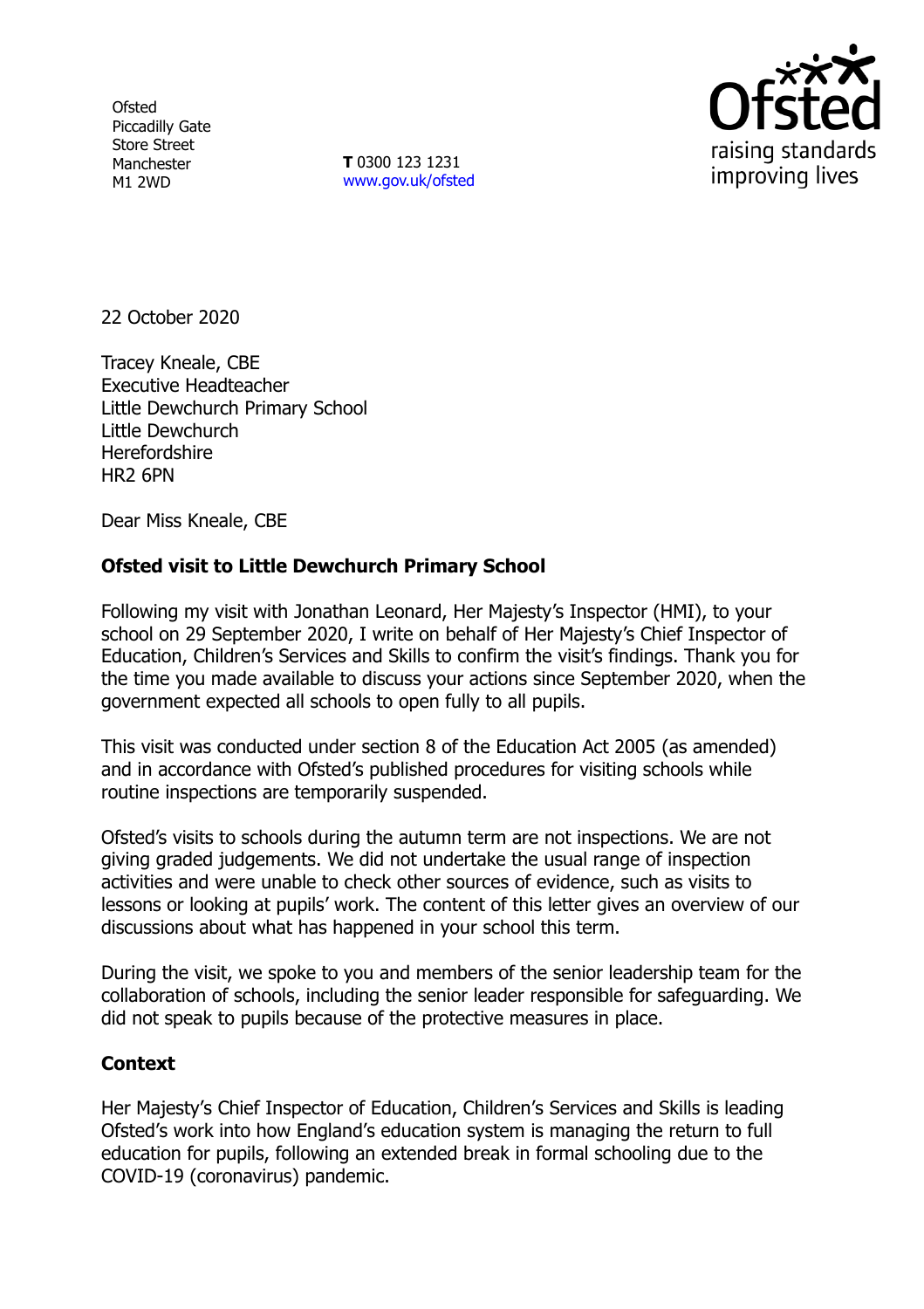

In undertaking this focused work, HMI are visiting a broad range of schools. HMI will visit a sample of:

- approximately 1,200 schools across all Ofsted grades (outstanding, good, requires improvement and inadequate)
- maintained schools, academies and free schools, special schools and centres of alternative provision, including those in cities, and coastal, town or rural communities.

The information from this visit will feed into Ofsted's national reporting so that the insights can be shared with the government and the education sector. We did not find any significant concerns during the visit. In such a case, an inspection report would be published on our website and available to parents and carers.

We did not consider your response to COVID-19 during the spring and summer terms 2020, when the school was not open to all pupils.

## **From this visit, inspectors noted that:**

- The school opened fully for all pupils on 2 September 2020.
- Overall attendance is higher than normal for this time of year. You told us that parents had been reminded of the expectation for children to attend regularly, through personal contact and information published on the school website.
- $\blacksquare$  Pupils are studying the full range of subjects in their usual curriculum, with the usual amount of time allocated to each subject. In physical education pupils cannot use the hall for their lessons. In music and drama group-singing and productions are not possible at present.
- Leaders said that they have retained their normal practice of not assessing pupils until nearer to half term.
- Leaders stated that pupils' experiences of reading varied widely during lockdown. Where pupils have fallen behind, in phonics for example, they plan to address this through the normal curriculum, with additional support as required.
- In mathematics, leaders said they have identified which curriculum content was not taught during lockdown. They have adapted their curriculum plans with the intention of covering missed work during this academic year.
- Leaders said they have reviewed the wider curriculum in other subjects to identify gaps in pupils' experiences. For example, they plan to reintroduce the field work in geography which was missed in the summer term.
- For practical activities, such as in textiles and art, leaders said they provide equipment to every individual to enable them all to participate.